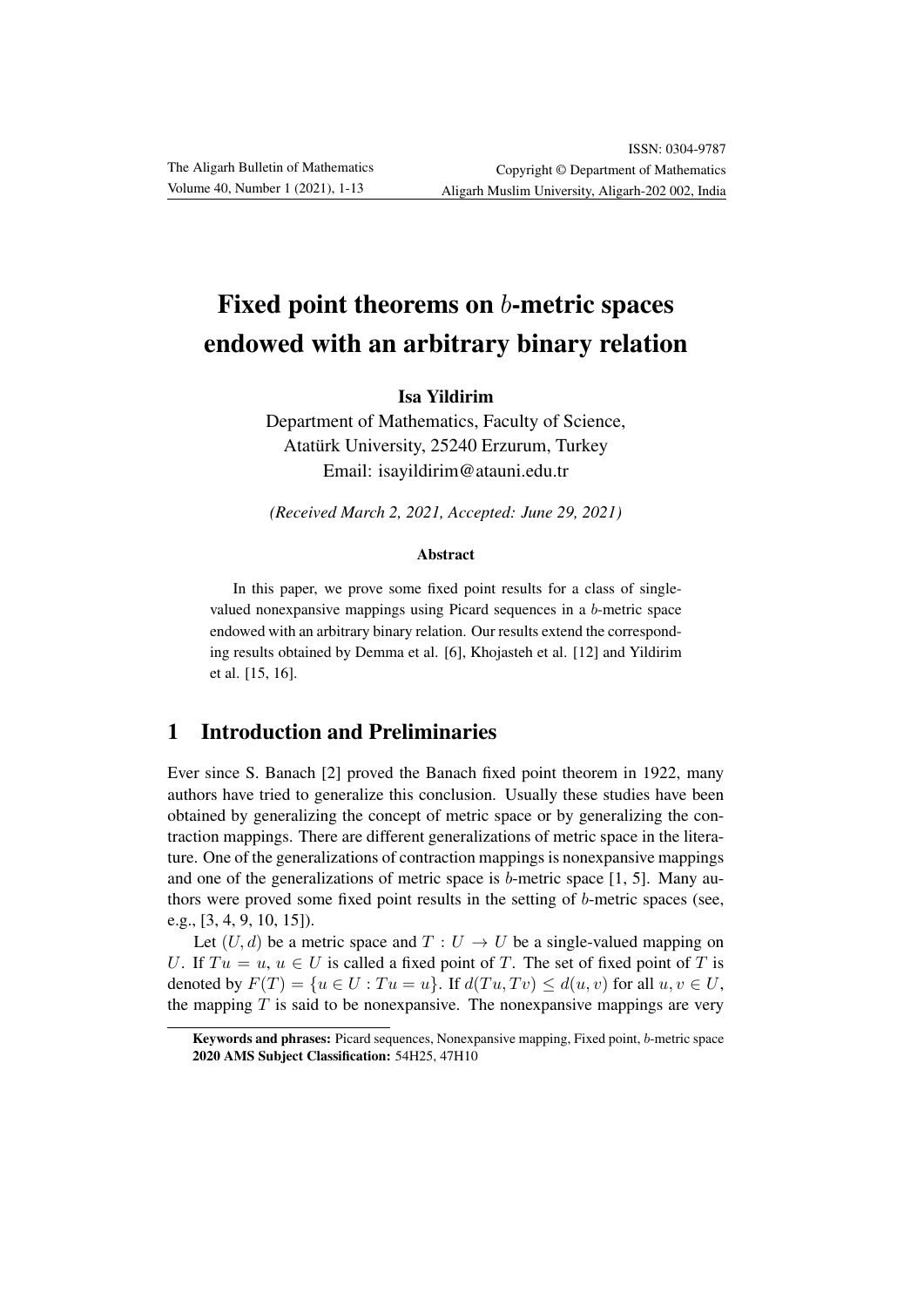important role in fixed point theory. Indeed, many authors have done a lot of work on finding fixed points of nonexpansive mappings [7, 11, 13, 14, 16].

The aim of this paper is to give some results for the existence of fixed points for single-valued and multi-valued nonexpansive mappings in complete b-metric space endowed with a binary relation. We also give some results on distance between fixed points of single-valued mappings by using Picard sequence with  $u_n = T^n u_0 = T u_{n-1}$  for all  $n \in \mathbb{N}$ . Our fixed point theorems extend numerous existing theorems in the literature.

The following definitions and results will be needed in the sequel.

**Definition 1.1.** [1, 5] Let U be a (nonempty) set and  $s \ge 1$  be a given real number. *A function*  $d: U \times U \rightarrow [0, \infty)$  *is a b-metric on* U *if for all*  $u, v, y \in U$ *, the following conditions hold:*

- *(b<sub>1</sub>)*  $d(u, v) = 0$  *if and only if*  $u = v$ *,*
- $(b_2)$   $d(u, v) = d(v, u)$ ,
- (b<sub>3</sub>)  $d(u, y) \leq s[d(u, v) + d(v, y)].$

Then,  $(X, d)$  is called a b-metric space. It is clear that a b-metric space is a metric space for  $s = 1$ .

**Definition 1.2.** [1, 5] Let  $(U, d)$  be a b-metric space and  $\{u_n\}$  a sequence in U. *We say that*

- (1)  $\{u_n\}$  *converges to*  $u \in U$  *if*  $d(u_n, u) \to 0$  *as*  $n \to \infty$ *;*
- (2)  $\{u_n\}$  *is a Cauchy sequence if*  $d(u_m, u_n) \to 0$  *as*  $m, n \to \infty$ *;*
- *(3)* (U, d) *is complete if every Cauchy sequence in* U *is convergent.*

Each convergent sequence in a b-metric space has a unique limit and it is also a Cauchy sequence. In addition, in general, a b-metric is not necessarily continuous.

**Definition 1.3.** Let V be a subset of  $U \times U$  and let  $T : U \rightarrow U$  be a mapping. *Then, V is Banach T*-*invariant if*  $(Tu, T^2u) \in V$  *whenever*  $(u, Tu) \in V$ *. Also, a subset* Y *of* U *is well ordered with respect to* V *if for all*  $u, v \in Y$  *we have*  $(u, v) \in V$  *or*  $(v, u) \in V$ *.* 

**Lemma 1.1.** *[8] Let*  $(U, d)$  *be a b-metric space with coefficient*  $s > 1$  *and*  $T$ :  $U \longrightarrow U$  *be a mapping. Suppose that*  $\{u_n\}$  *is a sequence in* U *induced by*  $u_{n+1} =$  $Tu_n$  such that

$$
d(u_n, u_{n+1}) \leq \delta d(u_{n-1}, u_n)
$$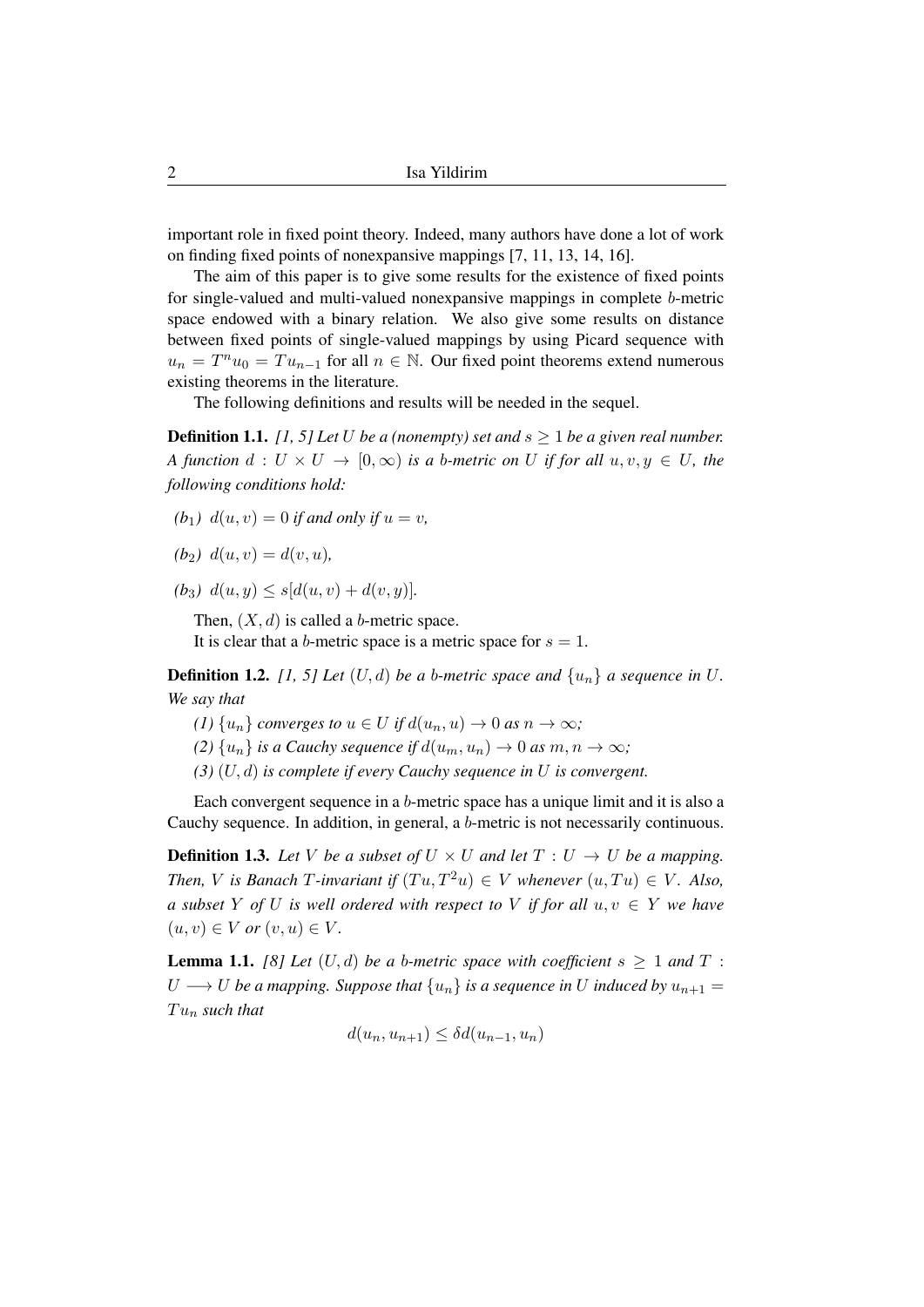*for all*  $n \in \mathbb{N}$  *where*  $\delta \in [0, 1)$  *is a constant. Then*  $\{u_n\}$  *is a Cauchy sequence.* 

## 1.1 Main Result

In this section, we will first give the following lemma that we will use to prove our main results.

**Lemma 1.2.** If  $\{u_n\}$  is a nonincreasing sequence of nonnegative real numbers, *then for*  $\alpha < \beta$  *and*  $s \geq 1$ *, the sequence* 

$$
\left\{\frac{\left(2+4s\right)u_n+\alpha}{\left(2+4s\right)u_n+\beta}\right\}
$$

*is nonincreasing too.*

*Proof.* We note that

$$
\frac{(2+4s) u_n + \alpha}{(2+4s) u_n + \beta} \ge \frac{(2+4s) u_{n+1} + \alpha}{(2+4s) u_{n+1} + \beta}
$$

if and only if

$$
((2+4s) un + \alpha) ((2+4s) un+1 + \beta) \ge ((2+4s) un+1 + \alpha) ((2+4s) un + \beta).
$$

Since  $\{u_n\}$  is a nonincreasing sequence, this inequality holds.

 $\Box$ 

Now, we prove some main results for nonexpansive mappings defined on a metric space endowed with an arbitrary binary relation.

Theorem 1.1. *Let* (U, d) *be a complete* b*-metric space endowed with a binary relation* V *on* U *and*  $T: U \to U$  *be a nonexpansive mapping such that* 

$$
sd(Tu, Tv) \le \left(\frac{d(u, Tv) + d(v, Tu) + d(u, T^2v) + d(v, T^2u) + \alpha}{d(u, Tu) + d(v, Tv) + d(u, T^2u) + d(v, T^2v) + \beta} + \gamma\right) d(u, v)
$$
\n(1.1)

*for all*  $(u, v) \in V$ *, where*  $\gamma \in [0, 1)$ *,*  $\alpha, \beta \in \mathbb{R}^+$  *such that*  $\alpha < \beta$ *. Also assume that (a)* V *is Banach* T *-invariant;*

*(b)* if  $\{u_n\}$  *is a sequence in* U *such that*  $(u_{n-1}, u_n) \in V$  *for all*  $n \in \mathbb{N}$  *and*  $u_n \to u^* \in U$  as  $n \to \infty$ , then  $(u_{n-1}, u^*) \in V$  for all  $n \in \mathbb{N}$ ;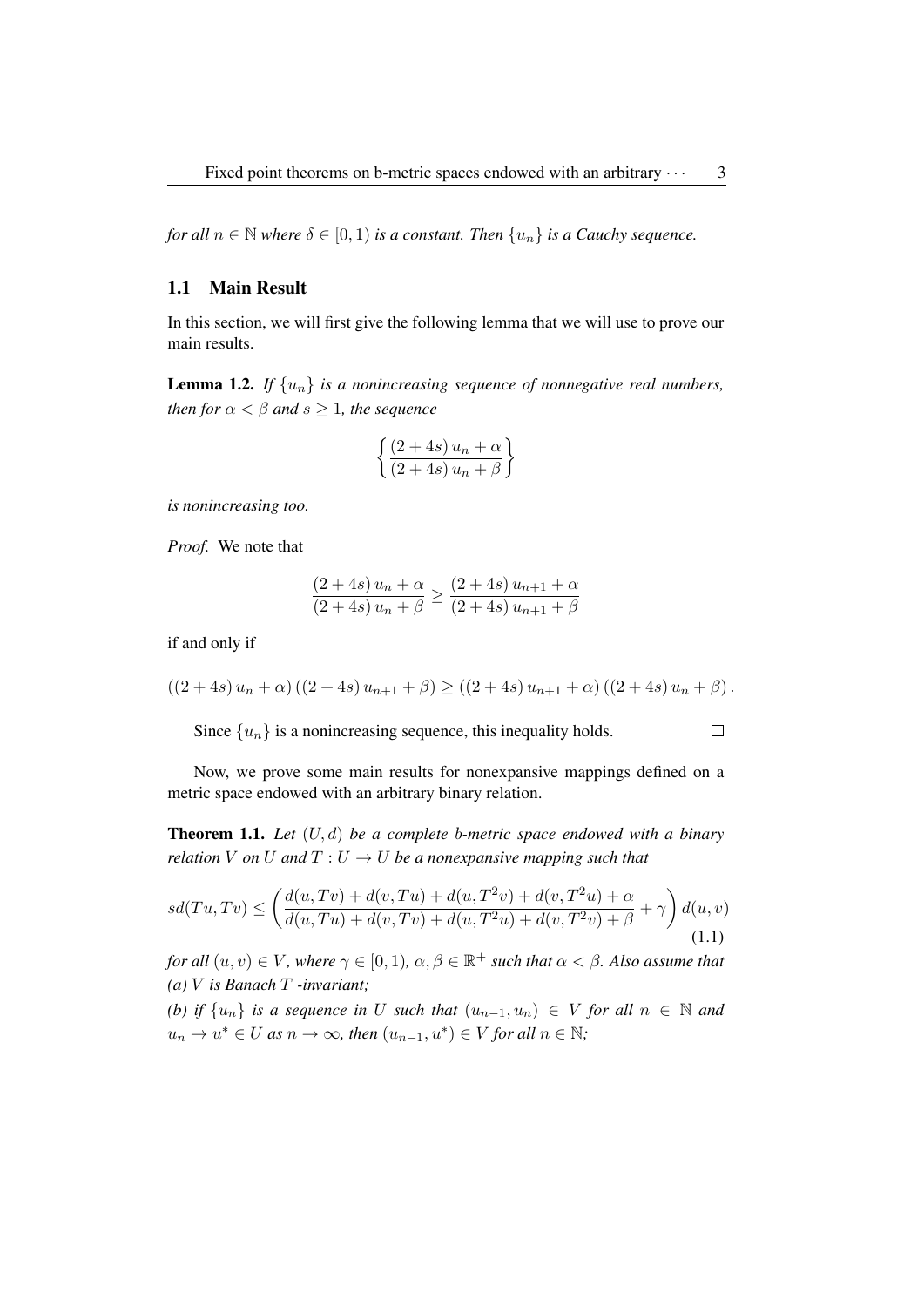*(c)*  $F(T)$  *is well ordered with respect to*  $V$ *. If there exists*  $u_0 \in U$  *such that*  $(u_0, Tu_0) \in V$  *and* 

$$
\frac{(2+4s) d(u_0, Tu_0) + \alpha}{(2+4s) d(u_0, Tu_0) + \beta} + \gamma < 1
$$
\n(1.2)

*then,*

(*i*) *T* has a fixed point  $u^* \in U$ ; *(ii) for any*  $u_0 \in U$ *, the Picard sequence converges to a fixed point of*  $T$ *;* (*iii*) if  $u^*, v^* \in U$  are two different fixed points of T, then  $d(u^*, v^*) \geq \max \left\{ \frac{\beta(s-\gamma)-\alpha}{4} \right\}$  $\frac{\cdot \gamma}{4}, 0$ .

*Proof.* Let  $\{u_n\}$  be a Picard sequence for starting point  $u_0 \in U$ . Assume that  $(u_0, Tu_0) \in V$  for  $u_0 \in U$ . Then (1.2) holds. If we take  $u_n = u_{n-1}$  for some  $n \in \mathbb{N}$ , we get that  $u_{n-1}$  is a fixed point of T. This implies that the existence of a fixed point of T is clear. Now we assume that  $u_n \neq u_{n-1}$  for all  $n \in \mathbb{N}$ . Since V is Banach T-invariant, we get that  $(u_1, u_2) = (Tu_0, T^2u_0) \in V$  for  $(u_0, u_1) =$  $(u_0, Tu_0) \in V$ . Using (1.1) with  $u = u_{n-1}$  and  $v = u_n$  for all  $n \in \mathbb{N}$ , we have that

$$
sd(u_n, u_{n+1}) = sd(Tu_{n-1}, Tu_n)
$$
\n
$$
\leq \left[\begin{array}{c} d(u_{n-1}, u_{n+1}) + d(u_n, u_n) \\ + d(u_{n-1}, u_{n+2}) + d(u_n, u_{n+1}) + \alpha \\ d(u_{n-1}, u_n) + d(u_n, u_{n+1}) + d(u_n, u_{n+2}) + \beta \end{array}\right] d(u_{n-1}, u_n)
$$
\n
$$
\leq \left[\begin{array}{c} d(u_{n-1}, u_{n+1}) + d(u_n, u_{n+2}) + \beta \\ + sd(u_n, u_{n+2}) + d(u_n, u_{n+1}) + \alpha \\ + sd(u_n, u_{n+2}) + d(u_n, u_{n+1}) + \alpha \\ + d(u_n, u_{n+2}) + \beta \end{array}\right] d(u_{n-1}, u_n)
$$
\n
$$
\leq s \left[\begin{array}{c} d(u_{n-1}, u_{n+1}) + d(u_{n-1}, u_n) \\ + d(u_n, u_{n+2}) + d(u_{n-1}, u_n) \\ + d(u_n, u_{n+2}) + d(u_n, u_{n+1}) + \alpha \\ -d(u_n, u_{n+2}) + \beta \end{array}\right] d(u_{n-1}, u_n).
$$
\n(1.3)

This implies that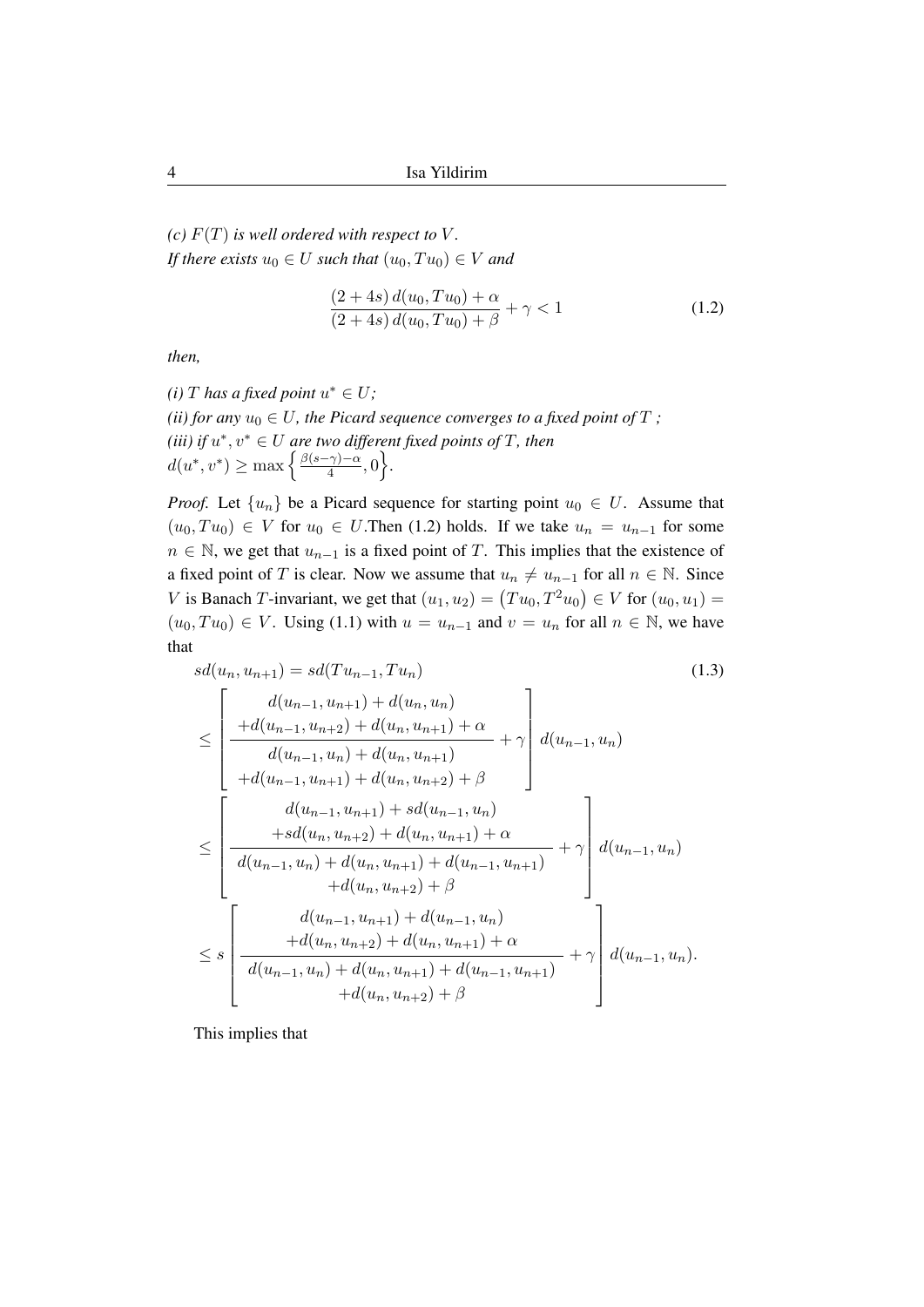$$
d(u_n, u_{n+1}) \leq \left[\begin{array}{c} d(u_{n-1}, u_{n+1}) + d(u_{n-1}, u_n) \\ + d(u_n, u_{n+2}) + d(u_n, u_{n+1}) + \alpha \\ \hline d(u_{n-1}, u_n) + d(u_n, u_{n+1}) + d(u_{n-1}, u_{n+1}) \\ + d(u_n, u_{n+2}) + \beta \end{array}\right] d(u_{n-1}, u_n)
$$
  
\n
$$
\leq \left[\begin{array}{c} (1+s) d(u_{n-1}, u_n) + (1+2s) d(u_n, u_{n+1}) \\ + s d(u_{n+1}, u_{n+2}) + \alpha \\ \hline (1+s) d(u_{n-1}, u_n) + (1+2s) d(u_n, u_{n+1}) \\ + s d(u_{n+1}, u_{n+2}) + \beta \end{array}\right] d(u_{n-1}, u_n)
$$

Using the inequality  $(1.3)$  and nonexpansiveness of  $T$ , we get

$$
d(u_n, u_{n+1}) \leq \left[\frac{(1+s) d(u_{n-1}, u_n) + (1+2s) d(u_n, u_{n+1}) + sd(u_{n+1}, u_{n+2}) + \alpha}{(1+s) d(u_{n-1}, u_n) + (1+2s) d(u_n, u_{n+1})} + \gamma \right] d(u_{n-1}, u_n) + sd(u_{n+1}, u_{n+2}) + \beta
$$
\n(1.4)

 $\overline{a}$ 

$$
\leq \left[\frac{(1+s) d(u_0, u_1) + (1+2s) d(u_1, u_2)}{(1+s) d(u_0, u_1) + (1+2s) d(u_1, u_2)} + \gamma \right] d(u_{n-1}, u_n)
$$
  
\n
$$
+ s d(u_2, u_3) + \beta
$$
  
\n
$$
= \left[\frac{(1+s) d(u_0, Tu_0) + (1+2s) d(Tu_0, T^2u_0)}{(1+s) d(u_0, Tu_0) + (1+2s) d(Tu_0, T^2u_0)} + \gamma \right] d(u_{n-1}, u_n)
$$
  
\n
$$
\leq \left[\frac{(2+4s) d(u_0, Tu_0) + \alpha}{(2+4s) d(u_0, Tu_0) + \beta} + \gamma \right] d(u_{n-1}, u_n)
$$
  
\n
$$
= \delta d(u_{n-1}, u_n)
$$

where

$$
\delta=\left[\frac{\left(2+4s\right)d(u_0,Tu_0)+\alpha}{\left(2+4s\right)d(u_0,Tu_0)+\beta}+\gamma\right]<1.
$$

Applying (1.4) and Lemma 1.1, we have that  $\{u_n\}$  is a Cauchy sequence. Since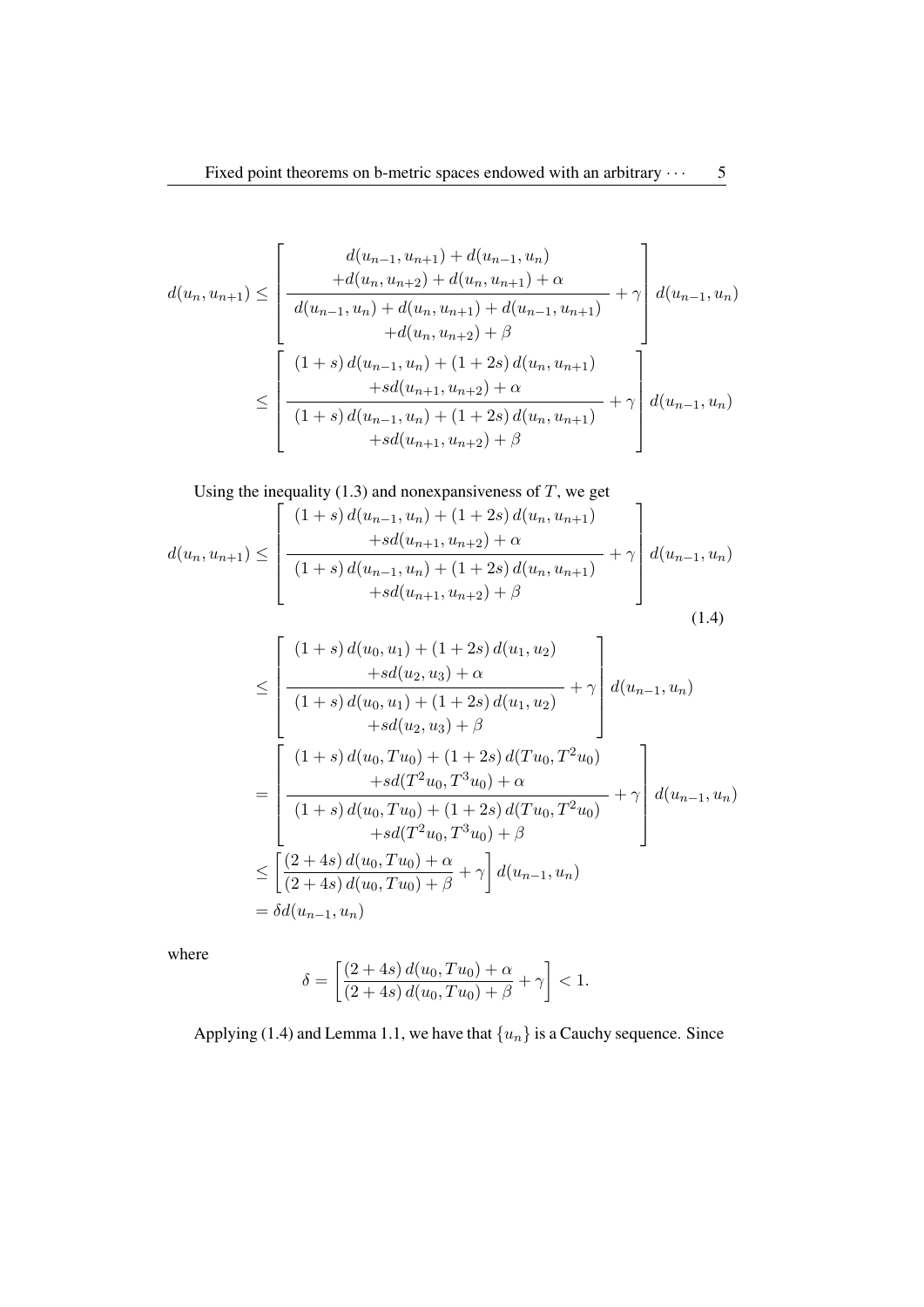U is a complete metric space, the sequence  $\{u_n\}$  converges to  $u^* \in U$ . Now, we will show that  $u^*$  is a fixed point of  $T$ . From hypothesis (b) of above theorem, we have that  $(u_n, u^*) \in V$ . Therefore, taking  $u = u_n$  and  $v = u^*$  in the condition (1.1), we get that

$$
sd(u_{n+1}, Tu^*) = sd(Tu_n, Tu^*)
$$
  
\n
$$
\leq \begin{bmatrix} d(u_n, Tu^*) + d(u^*, Tu_n) \\ +d(u_n, T^2u^*) + d(u^*, T^2u_n) + \alpha \\ \frac{d(u_n, Tu_n) + d(u^*, Tu^*)}{d(u_n, Tu_n) + d(u^*, Tu^*)} + \gamma \end{bmatrix} d(u_n, u^*)
$$
(1.5)  
\n
$$
= \begin{bmatrix} \frac{d(u_n, Tu^*) + d(u^*, u_{n+1}) + d(u_n, T^2u^*) + d(u^*, u_{n+2}) + \alpha \\ \frac{d(u_n, u_{n+1}) + d(u^*, Tu^*) + d(u_n, u_{n+2}) + d(u^*, T^2u^*) + \beta}{d(u_n, u^*)} + \gamma \end{bmatrix} d(u_n, u^*).
$$

Taking limit as  $n \to +\infty$  on both sides of (1.5), we obtain that  $d(u^*, Tu^*) \leq 0$ . This implies that  $d(u^*, Tu^*) = 0$ , that is,  $u^* = Tu^*$  and hence  $u^*$  is a fixed point of  $T$ . Thus (i) and (ii) hold.

Let  $v^*$  be a another fixed point of T. Suppose that  $u^* \neq v^*$ . Then using (1.1) with  $u = u^*$  and  $v = v^*$ , we get

$$
sd(u^*, v^*) = sd(Tu^*, Tv^*)
$$
  
\n
$$
\leq \left[\begin{array}{c} d(u^*, Tv^*) + d(v^*, Tu^*) \\ + d(u^*, T^2v^*) + d(v^*, T^2u^*) + \alpha \\ \hline d(u^*, Tu^*) + d(v^*, Tv^*) \\ + d(u^*, T^2u^*) + d(v^*, Tv^*) + \beta \end{array}\right] d(u^*, v^*)
$$
  
\n
$$
= \left[\frac{4d(u^*, v^*) + \alpha}{\beta} + \gamma\right] d(u^*, v^*)
$$

and hence  $d(u^*, v^*) \geq \frac{\beta(s-\gamma)-\alpha}{4}$  $\frac{(\gamma)-\alpha}{4}$ , that is, (iii) holds.

 $\Box$ 

We will give the following result on a weak contractive condition.

Theorem 1.2. *Let* (U, d) *be a complete* b*-metric space endowed with a binary relation* V *on* U and  $T: U \to U$  *be a nonexpansive mapping such that* 

$$
sd(Tu, Tv) \leq \left(\frac{d(u, Tv) + d(v, Tu) + d(u, T^2v)}{d(u, Tu) + d(v, Tv) + d(u, T^2u)} + \gamma\right) d(u, v) + Ld(v, Tu) + d(v, T^2v) + \beta
$$
\n(1.6)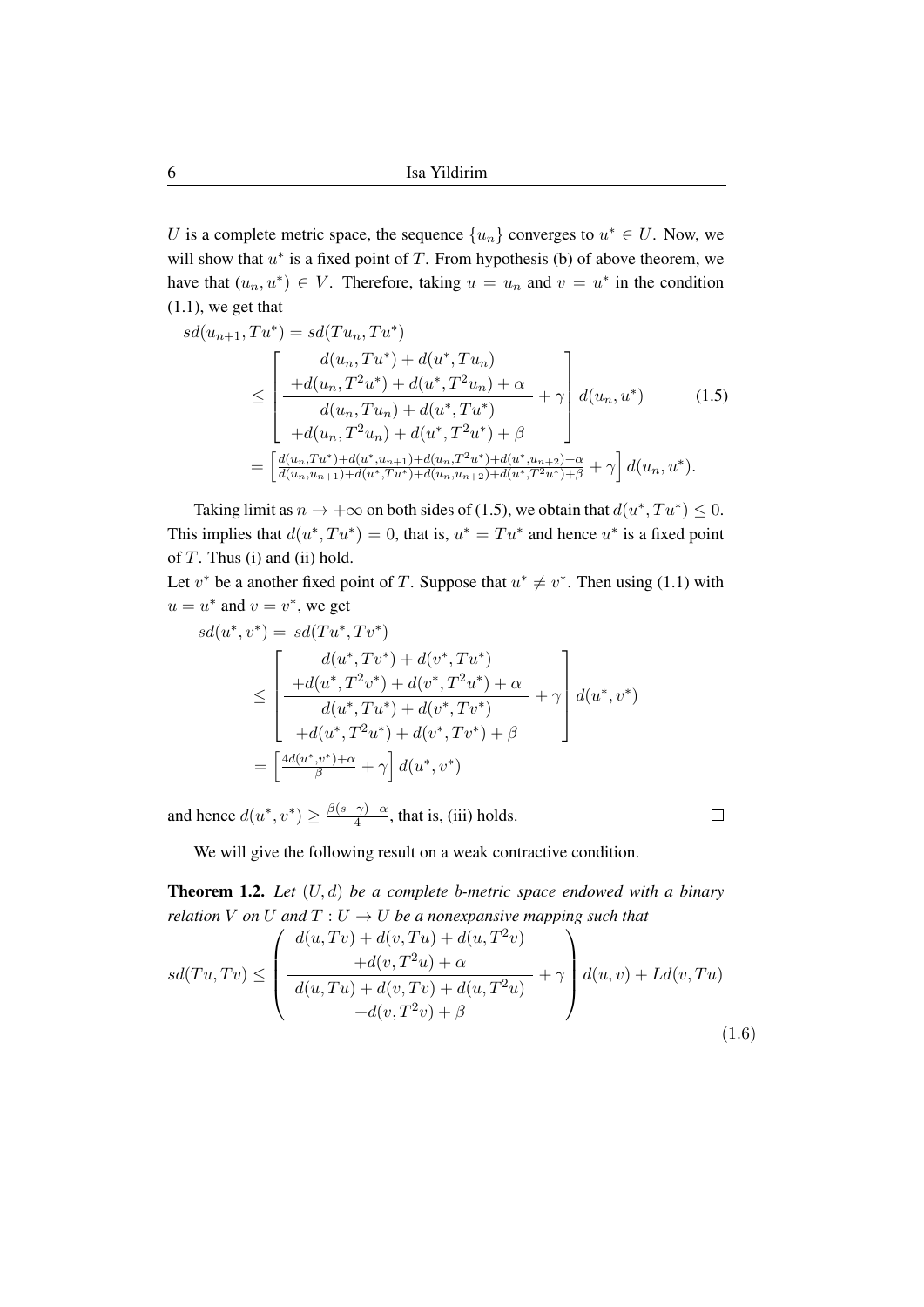*for all*  $(u, v) \in V$ *, where*  $\gamma \in [0, 1)$ *,*  $\alpha, \beta, L \in \mathbb{R}^+$  *such that*  $\alpha < \beta$ *. Also assume that*

- *(a)* V *is Banach* T *-invariant;*
- *(b) if*  $\{u_n\}$  *is a sequence in* U *such that*  $(u_{n-1}, u_n) \in V$  *for all*  $n \in \mathbb{N}$  *and*  $u_n \to u^* \in U$  as  $n \to \infty$ , then  $(u_{n-1}, u^*) \in V$  for all  $n \in \mathbb{N}$ ;
- *(c)*  $F(T)$  *is well ordered with respect to*  $V$ *.*

*If there exists*  $u_0 \in U$  *such that*  $(u_0, Tu_0) \in V$  *and* (1.2) holds then

(*i*) *T* has a fixed point  $u^* \in U$ ; *(ii) for any*  $u_0 \in U$ , the Picard sequence converges to a fixed point of T; (*iii*) if  $u^*, v^* \in U$  are two different fixed points of T, then  $d(u^*, v^*) \geq \max \left\{ \frac{\beta(s-L-\gamma)-\alpha}{4} \right\}$  $\frac{(-\gamma)-\alpha}{4},0$ .

*Proof.* Let  $\{u_n\}$  be a Picard sequence for starting point  $u_0 \in U$ . Assume that  $(u_0, Tu_0) \in V$  for  $u_0 \in U$ . Then (1.2) holds. If we take  $u_n = u_{n-1}$  for some  $n \in \mathbb{N}$ , we get that  $u_{n-1}$  is a fixed point of T. This implies that the existence of a fixed point of T is clear. Now we assume that  $u_n \neq u_{n-1}$  for all  $n \in \mathbb{N}$ . From the contractive condition (1.2) with  $u = u_{n-1}$  and  $v = u_n$ , we obtain that  $\Box$ 

$$
sd(u_n, u_{n+1}) \leq \left[\begin{array}{c} d(u_{n-1}, Tu_n) + d(u_n, Tu_{n-1}) + d(u_{n-1}, T^2 u_n) \\ + d(u_n, T^2 u_{n-1}) + \alpha \\ \hline d(u_{n-1}, Tu_{n-1}) + d(u_n, Tu_n) + d(u_{n-1}, T^2 u_{n-1}) \\ + d(u_n, T^2 u_n) + \beta \end{array}\right]
$$
  

$$
d(u_{n-1}, u_n) + L d(u_n, u_n)
$$
  

$$
\leq \left[\begin{array}{c} d(u_{n-1}, u_{n+1}) + d(u_{n-1}, u_{n+2}) \\ + d(u_n, u_{n+1}) + \alpha \\ \hline d(u_n, u_{n+1}) + d(u_{n-1}, u_{n+1}) \\ + d(u_n, u_{n+2}) + \beta \end{array}\right] d(u_{n-1}, u_n)
$$
  

$$
\leq \left[\begin{array}{c} d(u_{n-1}, u_{n+1}) + sd(u_{n-1}, u_n) \\ + sd(u_n, u_{n+2}) + d(u_n, u_{n+1}) + \alpha \\ \hline d(u_{n-1}, u_n) + d(u_n, u_{n+1}) + \alpha \\ \hline d(u_{n-1}, u_{n+1}) + d(u_n, u_{n+2}) + \beta \end{array}\right] d(u_{n-1}, u_n)
$$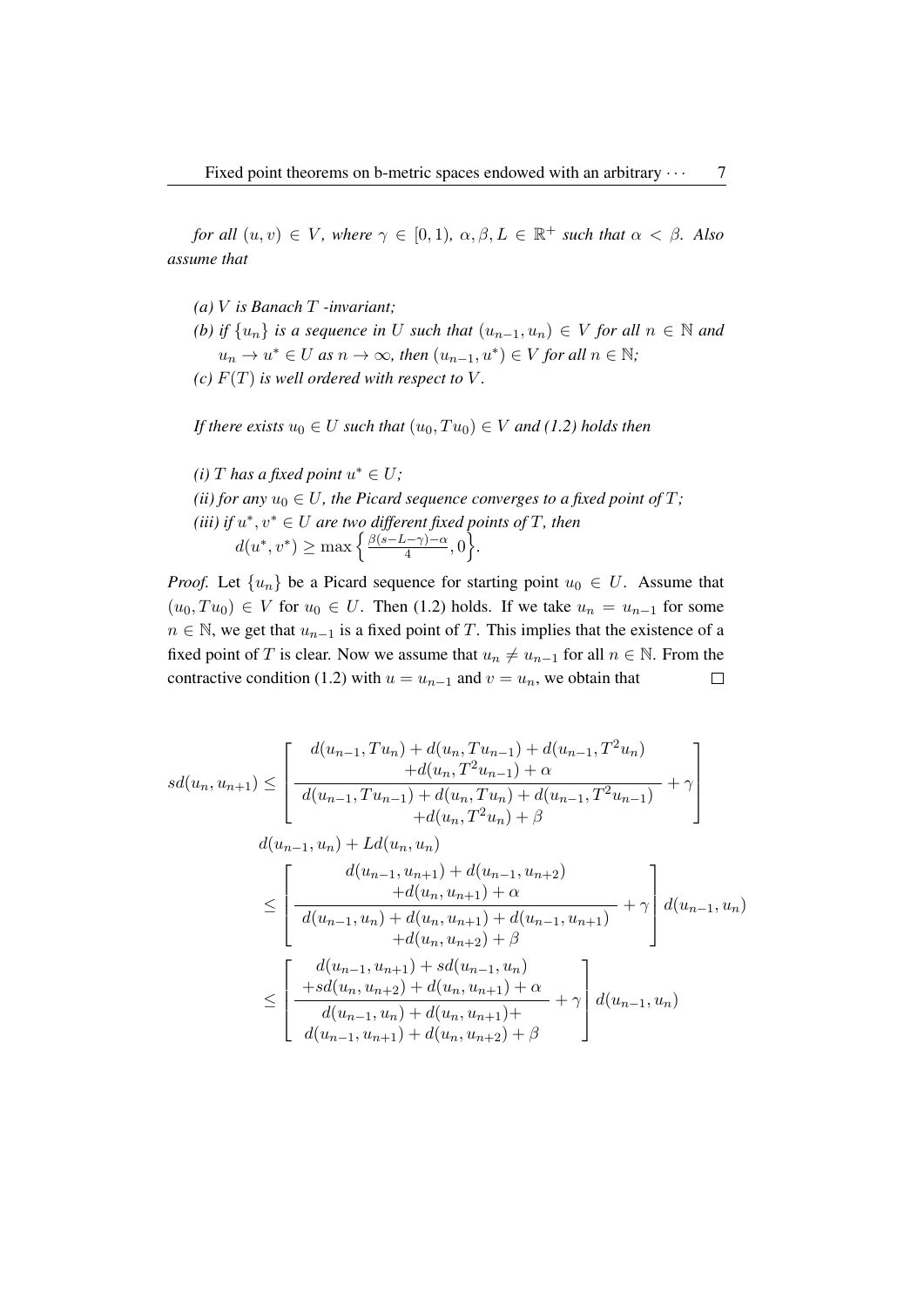$$
\leq s \left[ \frac{d(u_{n-1}, u_{n+1}) + d(u_{n-1}, u_n)}{+d(u_n, u_{n+2}) + d(u_n, u_{n+1}) + \alpha} + \gamma \right] d(u_{n-1}, u_n).
$$
  
+ 
$$
d(u_{n-1}, u_n) + d(u_n, u_{n+1}) + \beta
$$

This implies that

$$
d(u_n, u_{n+1}) \leq \left[\frac{d(u_{n-1}, u_{n+1}) + d(u_{n-1}, u_n)}{d(u_{n-1}, u_n) + d(u_n, u_{n+1}) + d(u_{n-1}, u_{n+1})} + \gamma \right] d(u_{n-1}, u_n)
$$
  
\n
$$
\leq \left[\frac{(1+s) d(u_{n-1}, u_n) + (1+2s) d(u_n, u_{n+1})}{d(u_{n-1}, u_n) + (1+2s) d(u_n, u_{n+1})} + \gamma \right] d(u_{n-1}, u_n)
$$
  
\n
$$
\leq \left[\frac{(1+s) d(u_{n-1}, u_n) + (1+2s) d(u_n, u_{n+1})}{(1+s) d(u_{n-1}, u_n) + (1+2s) d(u_n, u_{n+1})} + \gamma \right] d(u_{n-1}, u_n)
$$
  
\n
$$
\leq \left[\frac{(1+s) d(u_{n-1}, u_n) + (1+2s) d(u_n, u_{n+1})}{d(u_{n+1}, u_{n+2}) + \alpha} + \gamma \right] d(u_{n-1}, u_n)
$$
  
\n
$$
+ sd(u_{n+1}, u_{n+2}) + \beta
$$
  
\n
$$
+ sd(u_{n+1}, u_{n+2}) + \beta
$$

for all  $n \in \mathbb{N}$ . Then, by using similar method at the proof of Theorem 1.1, we obtain that  $\{u_n\}$  is a Cauchy sequence. Since U is a complete metric space, the sequence  $\{u_n\}$  converges to  $u^* \in U$ . Now, we will prove that  $u^*$  is a fixed point for T. From (1.2) with  $u = u_n$  and  $v = u^*$ , we get that

$$
sd(u_{n+1}, Tu^*) = sd(Tu_n, Tu^*)
$$
\n
$$
\leq \begin{bmatrix}\nd(u_n, Tu^*) + d(u^*, Tu_n) \\
+d(u_n, T^2u^*) + d(u^*, T^2u_n) + \alpha \\
\frac{d(u_n, Tu_n) + d(u^*, Tu^*)}{d(u_n, Tu_n) + d(u^*, Tu^*)} + \gamma \\
+d(u_n, T^2u_n) + d(u^*, T^2u^*) + \beta\n\end{bmatrix}
$$
\n(1.6)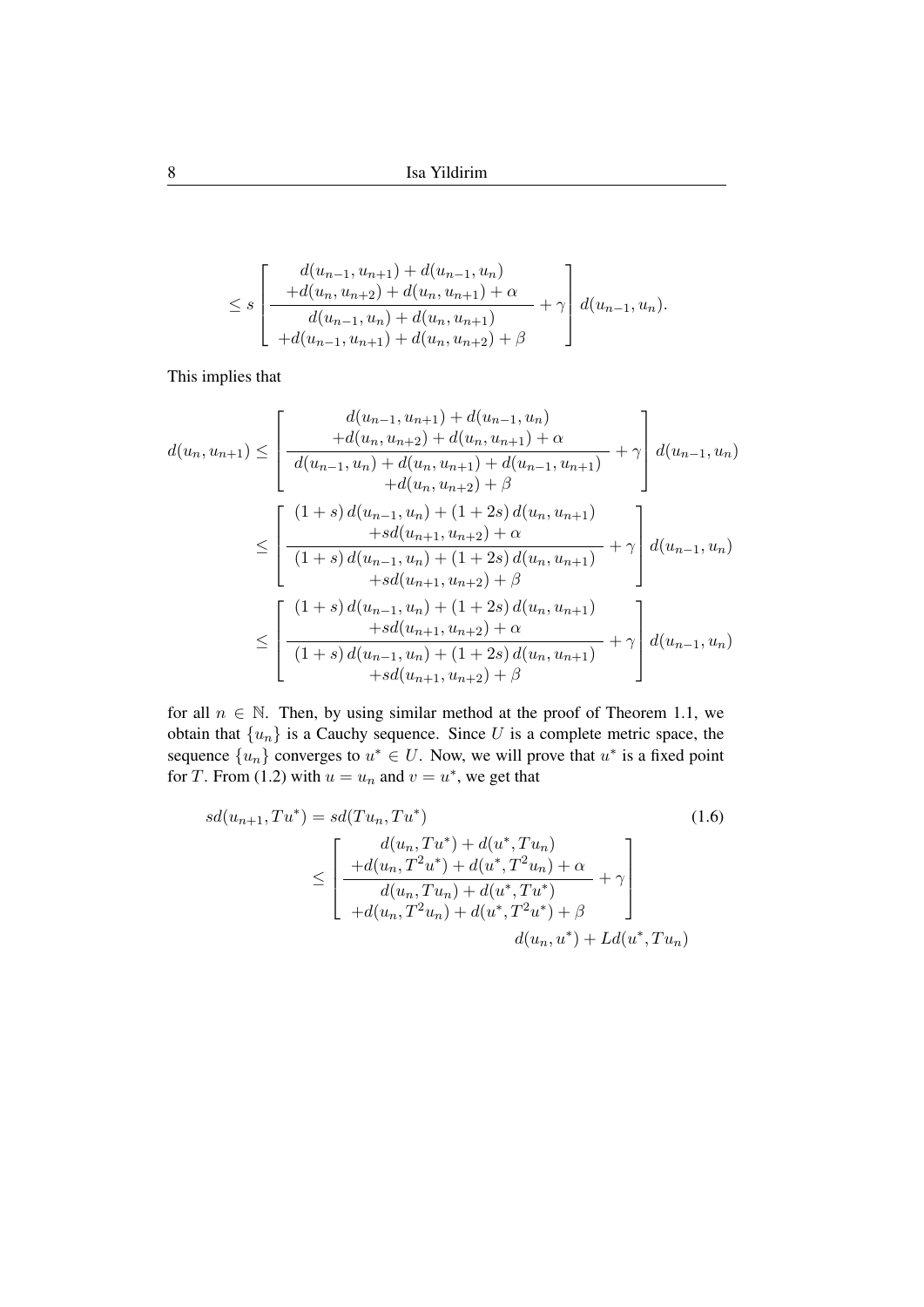$$
= \left[\begin{array}{c} d(u_n, Tu^*) + d(u^*, u_{n+1}) \\ + d(u_n, T^2u^*) + d(u^*, u_{n+2}) + \alpha \\ \hline d(u_n, u_{n+1}) + d(u^*, Tu^*) \\ + d(u_n, u_{n+2}) + d(u^*, T^2u^*) + \beta \end{array}\right] d(u_n, u^*) + Ld(u^*, u_{n+1})
$$

Taking limit as  $n \to +\infty$  on both sides of (1.6), we obtain that  $sd(u^*, Tu^*) \leq$ 0. This implies that  $d(u^*, Tu^*) = 0$ , that is,  $u^* = Tu^*$ . Hence  $u^*$  is a fixed point of  $T$ . Thus (i) and (ii) hold.

Let  $v^*$  be a another fixed point of T. Suppose that  $u^* \neq v^*$ . Then using (1.2) with  $u = u^*$  and  $v = v^*$ , we get

$$
sd(u^*, v^*) = sd(Tu^*, Tv^*)
$$
  
\n
$$
\leq \left[ \frac{d(u^*, Tv^*) + d(v^*, Tu^*) + d(u^*, T^2v^*) + d(v^*, T^2u^*) + \alpha}{d(u^*, Tu^*) + d(v^*, Tv^*) + d(u^*, T^2u^*) + d(v^*, T^2v^*) + \beta} + \gamma \right]
$$
  
\n
$$
d(u^*, v^*) + Ld(v^*, Tu^*)
$$
  
\n
$$
= \left[ \frac{4d(u^*, v^*) + \alpha}{\beta} + \gamma \right] d(u^*, v^*) + Ld(u^*, v^*)
$$

and hence  $d(u^*, v^*) \ge \max \left\{ \frac{\beta(s-L-\gamma)-\alpha}{4} \right\}$  $\left\{\frac{1-\gamma-\alpha}{4}, 0\right\}$ , that is, (iii) holds.

**Remark 1.1.** *(i) If we take*  $\gamma = 0$  *in Theorem 1.1 and Theorem 1.2, we get the Theorem 2.2 and Theorem 2.3 in [15].*

*(ii) Theorem 1.1 and Theorem 1.2 generalize results of [6], [12] and [16] to* b*metric space for nonexpansive mappings, respectively. Also, taking*  $\alpha = 0, \beta = 1$ *in above Theorems 1.1 and 1.2, we have the following results.*

Corollary 1.1. *Let* (U, d) *be a complete* b*-metric space endowed with a binary relation* V *on* U *and*  $T: U \to U$  *be a nonexpansive mapping such that* 

$$
sd(Tu,Tv) \le \left[ \frac{d(u,Tv) + d(v,Tu) + d(u,T^2v) + d(v,T^2u)}{d(u,Tu) + d(v,Tv) + d(u,T^2u) + d(v,T^2v) + 1} + \gamma \right] d(u,v)
$$

*for all*  $(u, v) \in V$ *, where*  $\gamma \in [0, 1)$ *. Then* 

*(a)* V *is Banach* T *-invariant;*

*(b) if*  $\{u_n\}$  *is a sequence in* U *such that*  $(u_{n-1}, u_n) \in V$  *for all*  $n \in \mathbb{N}$  *and*  $u_n \to u^* \in U$  as  $n \to \infty$ , then  $(u_{n-1}, u^*) \in V$  for all  $n \in \mathbb{N}$ ;

*(c)*  $F(T)$  *is well ordered with respect to*  $V$ *.*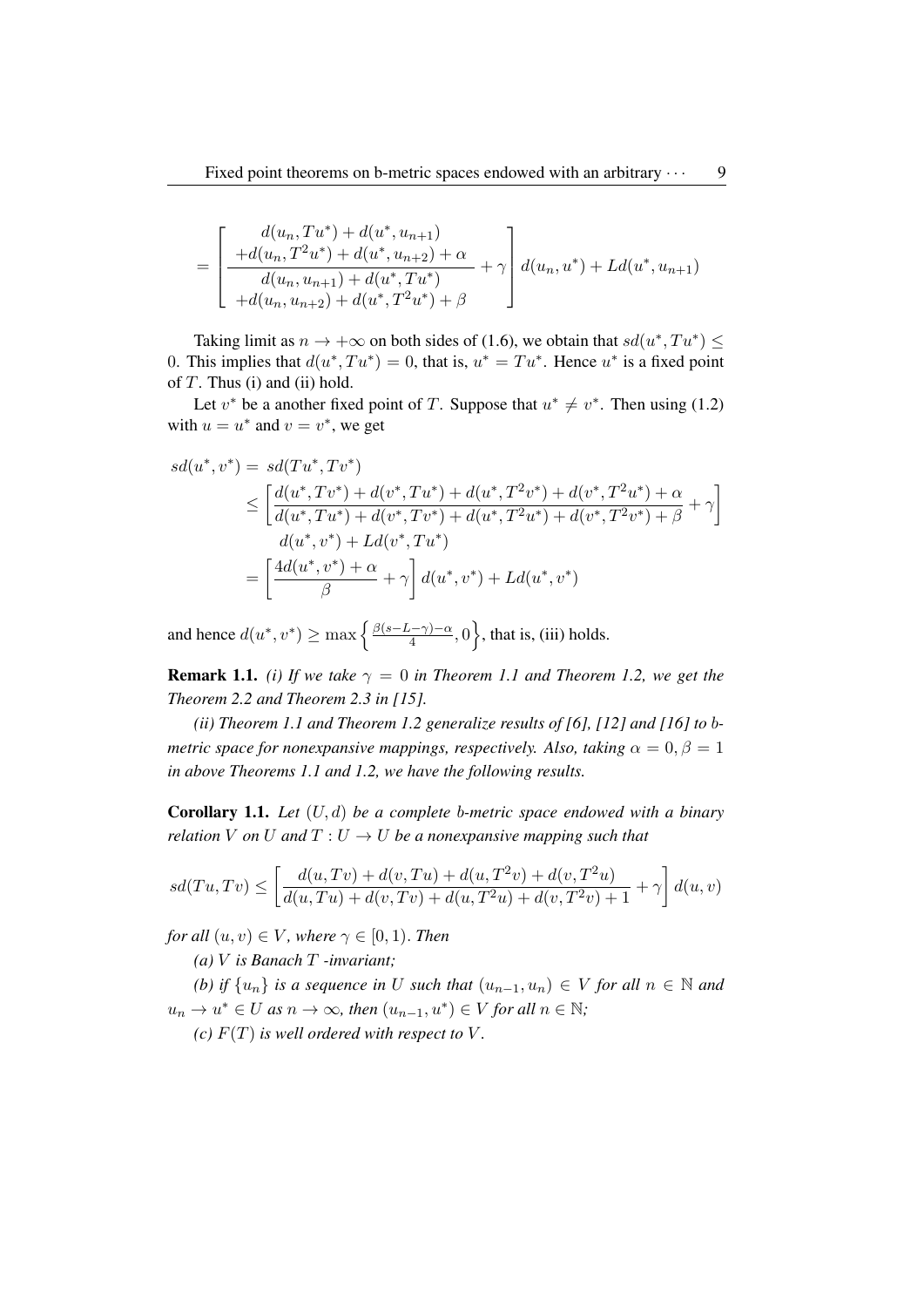*If there exists*  $u_0 \in U$  *such that*  $(u_0, Tu_0) \in V$  *and* 

$$
\frac{(2+4s)\,d(u_0, Tu_0)}{(2+4s)\,d(u_0, Tu_0) + 1} + \gamma < 1\tag{1.7}
$$

*then*

- (*i*) *T* has a fixed point  $u^* \in U$ ;
- *(ii)* for any  $u_0 \in U$ , the Picard sequence converges to a fixed point of T;
- (*iii*) if  $u^*, v^* \in U$  are two different fixed points of T, then  $d(u^*, v^*) \ge \max\left\{\frac{s-\gamma}{4}, 0\right\}$ .

Corollary 1.2. *Let* (U, d) *be a complete* b*-metric space endowed with a binary relation* V *on* U *and*  $T: U \to U$  *be a nonexpansive mapping such that* 

 $sd(Tu,Tv)$ 

$$
\leq \left(\frac{d(u,Tv) + d(v,Tu) + d(u,T^2v) + d(v,T^2u)}{d(u,Tu) + d(v,Tv) + d(u,T^2u) + d(v,T^2v) + 1} + \gamma\right) d(u,v) + Ld(v,Tu)
$$

*for all*  $(u, v) \in V$ *, where*  $\gamma \in [0, 1)$ *. Also assume that* 

*(a)* V *is Banach* T *-invariant; (b)* if  $\{u_n\}$  is a sequence in U such that  $(u_{n-1}, u_n) \in V$  for all  $n \in \mathbb{N}$  and  $u_n \to u^* \in U$  as  $n \to \infty$ , then  $(u_{n-1}, u^*) \in V$  for all  $n \in \mathbb{N}$ ; *(c)*  $F(T)$  *is well ordered with respect to*  $V$ *. If there exists*  $u_0 \in U$  *such that*  $(u_0, Tu_0) \in V$  *and* (1.7) holds then (*i*) *T* has a fixed point  $u^* \in U$ ; *(ii) for any*  $u_0 \in U$ , the Picard sequence converges to a fixed point of T; (*iii*) if  $u^*, v^* \in U$  are two different fixed points of T, then  $d(u^*, v^*) \ge$  $\max\left\{\frac{s-L-\gamma}{4}\right\}$  $\frac{L-\gamma}{4},0$ .

Taking  $V = U \times U$  in Theorems 1.1 and 1.2, we have the following results.

**Theorem 1.3.** Let  $(U, d)$  be a complete b-metric space and  $T : U \rightarrow U$  be a *nonexpansive mapping such that*

$$
sd(Tu,Tv) \le \left(\frac{d(u,Tv) + d(v,Tu) + d(u,T^2v) + d(v,T^2u) + \alpha}{d(u,Tu) + d(v,Tv) + d(u,T^2u) + d(v,T^2v) + \beta} + k\right) d(u,v)
$$
\n(1.8)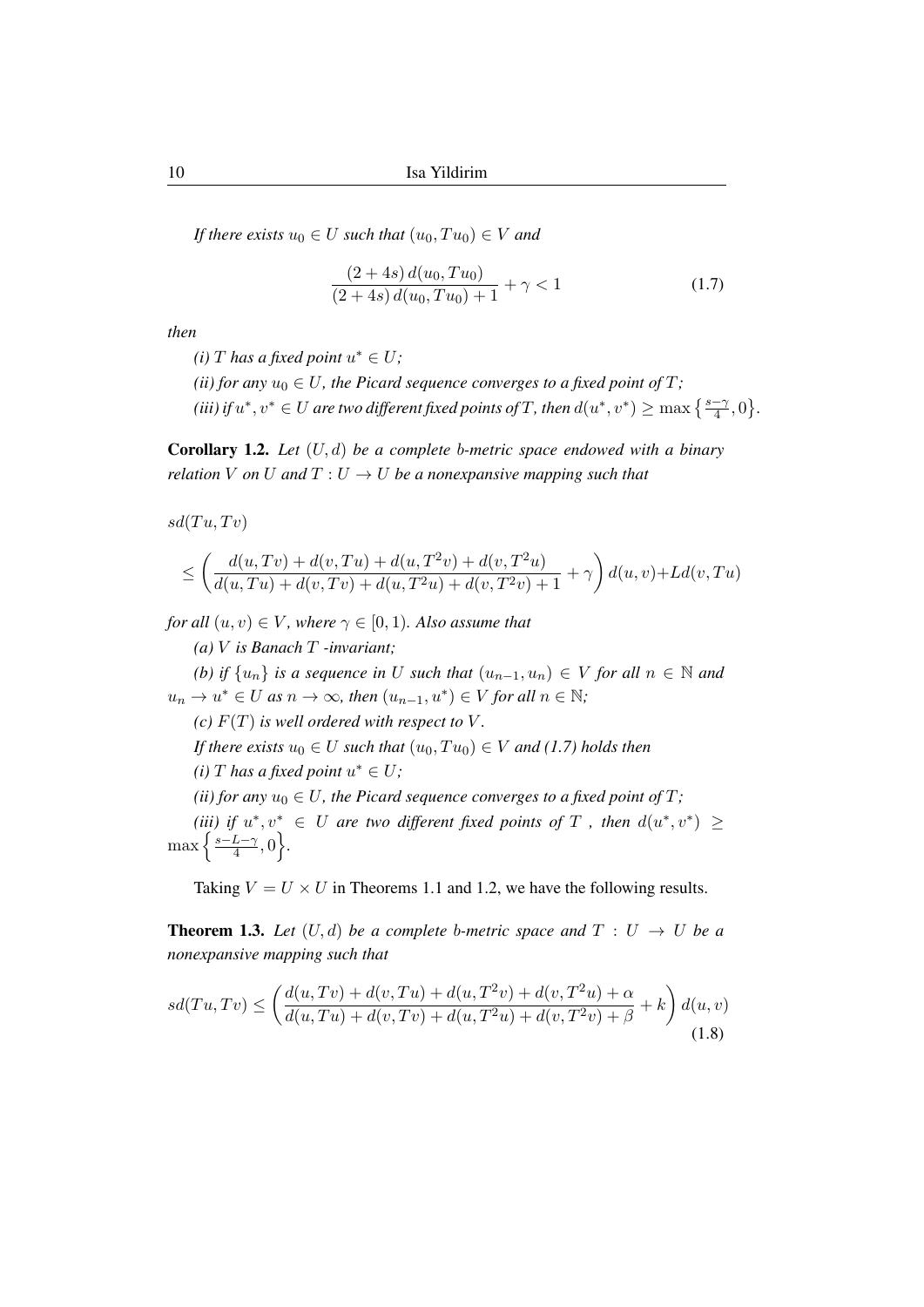*for all*  $u, v \in U$ *, where*  $\gamma \in [0, 1)$ *,*  $\alpha, \beta \in \mathbb{R}^+$  *such that*  $\alpha < \beta$ *. If there exists*  $u_0 \in U$  *such that* 

$$
\frac{(2+4s)\,d(u_0, Tu_0) + \alpha}{(2+4s)\,d(u_0, Tu_0) + \beta} + \gamma < 1\tag{1.9}
$$

*then*

- (*i*) *T* has a fixed point  $u^* \in U$ ;
- *(ii) for any*  $u_0 \in U$ , the Picard sequence converges to a fixed point of T; (*iii*) if  $u^*, v^* \in U$  are two different fixed points of T, then  $d(u^*, v^*) \geq \max \left\{ \frac{\beta(s-\gamma)-\alpha}{4} \right\}$  $\frac{\cdot \gamma}{4}, 0$ .

**Theorem 1.4.** Let  $(U, d)$  be a complete b-metric space and  $T : U \rightarrow U$  be a *nonexpansive mapping such that*  $sd(Tu, Tv)$ 

$$
\leq \left(\frac{d(u,Tv) + d(v,Tu) + d(u,T^2v) + d(v,T^2u) + \alpha}{d(u,Tu) + d(v,Tv) + d(u,T^2u) + d(u,T^3u) + \beta} + \gamma\right) d(u,v) + Ld(v,Tu)
$$

*for all*  $u, v \in U$ *, where*  $\gamma \in [0, 1)$ *,*  $\alpha, \beta, L \in \mathbb{R}^+$  *such that*  $\alpha < \beta$ *. If there exists*  $u_0 \in U$  and (1.9) holds then

(*i*) *T* has a fixed point  $u^* \in U$ ; *(ii) for any*  $u_0 \in U$ , the Picard sequence converges to a fixed point of T; (*iii*) if  $u^*, v^* \in U$  are two different fixed points of T, then  $d(u^*, v^*) \geq \max\left\{\frac{\beta(s-L-\gamma)-\alpha}{4}\right\}$  $\frac{(-\gamma)-\alpha}{4},0$ .

#### Acknowledgement

The author is grateful to the learned refree for his careful reading and useful suggestions on the manuscripts.

# References

- [1] I.A. Bakhtin, *The contraction mapping principle in quasimetric spaces* (Russian), Func. An., Gos. Ped. Inst. Unianowsk, 30 (1989), 26–37.
- [2] S. Banach, *Sur les operations dans les ensembles abstraits et leur application ´ aux equations int ´ egrales ´* , Fund. Math., 3 (1922), 133–181.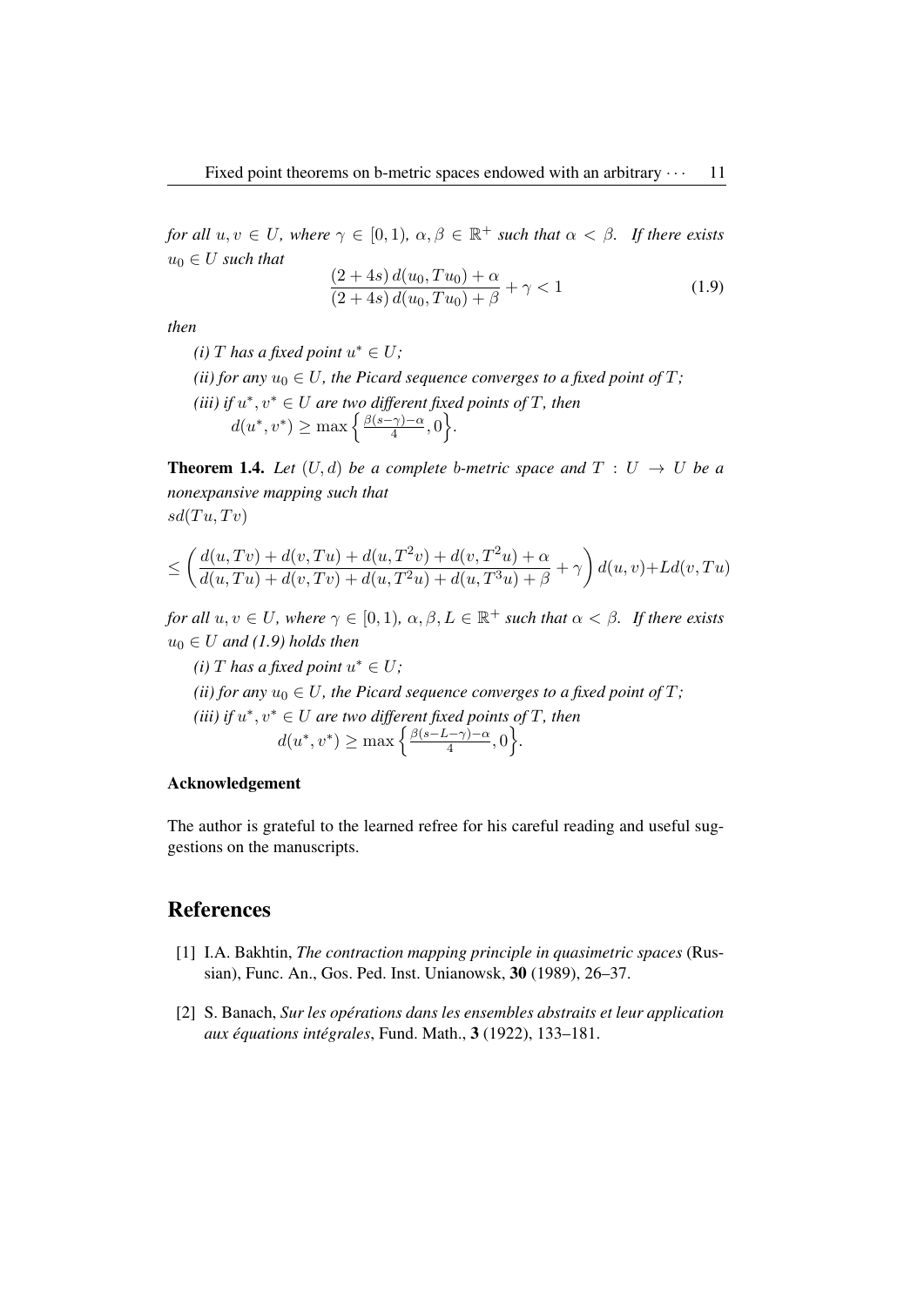- [3] M. Cicchese, *Questioni di completezza e contrazioni in spazi metrici generalizzati*, Boll. Un. Mat. Ital., 5 (1976), 175–179.
- [4] M. Cosentino, P. Salimi and P. Vetro, *Fixed point results on metric-type spaces*, Acta Math. Sci. Ser. B Engl. Ed. 34 (2014), no. 4, 1237–1253.
- [5] S. Czerwik, *Contraction mappings in b-metric spaces*, Acta Math. Inform. Univ. Ostraviensis, 1 (1993), 5–11.
- [6] M. Demma and P. Vetro, *Picard Sequence and Fixed Point Results on b-Metric Spaces,* Journal of Function Spaces,Volume 2015, Article ID 189861, 6 pages.
- [7] M. Edelstein, *On Nonexpansive Mappings,* Proceedings of the American Mathematical Society 15 (1964) 689–695.
- [8] H. Huang, G. Deng and R. Stojan, *Fixed point theorems in* b*-metric spaces with applications to differential equations,* J. Fixed Point Theory Appl. 20 1 (2018) 52.
- [9] M.B. Jleli, B. Samet, C. Vetro, and F. Vetro, *Fixed points for multivalued mappings in* b*-metric spaces*, Abstr. Appl. Anal. 2015 (2015), Article ID 718074. In press.
- [10] M. Jovanovi´c, Z. Kadelburg and S. Radenovi´c, *Common Fixed Point Results in Metric-Type Spaces*, Abstr. Applied Anal., 2010, Article ID 978121, 15 pages doi:10.1155/2010/978121.
- [11] M.A. Khamsi, S. Reich, *Nonexpansive mappings and semigroups in hyperconvex spaces*, Mathematica Japonica 35 (1990) 467–471.
- [12] F. Khojasteh, M. Abbas and S. Costache, *Two new types of fixed point theorems in complete metric spaces*, Abstr. Appl. Anal., 2014 (2014), Art. ID 325840, 5 pages.
- [13] T. Suzuki, Fixed point theorems and convergence theorems for some generalized nonexpansive mappings, Journal of Mathematical Analysis and Applications 340 (2008) 1088–1095.
- [14] F. Vetro, Fixed point results for nonexpansive mappings on metric spaces, Filomat, 29:9 (2015), 2011-2020.